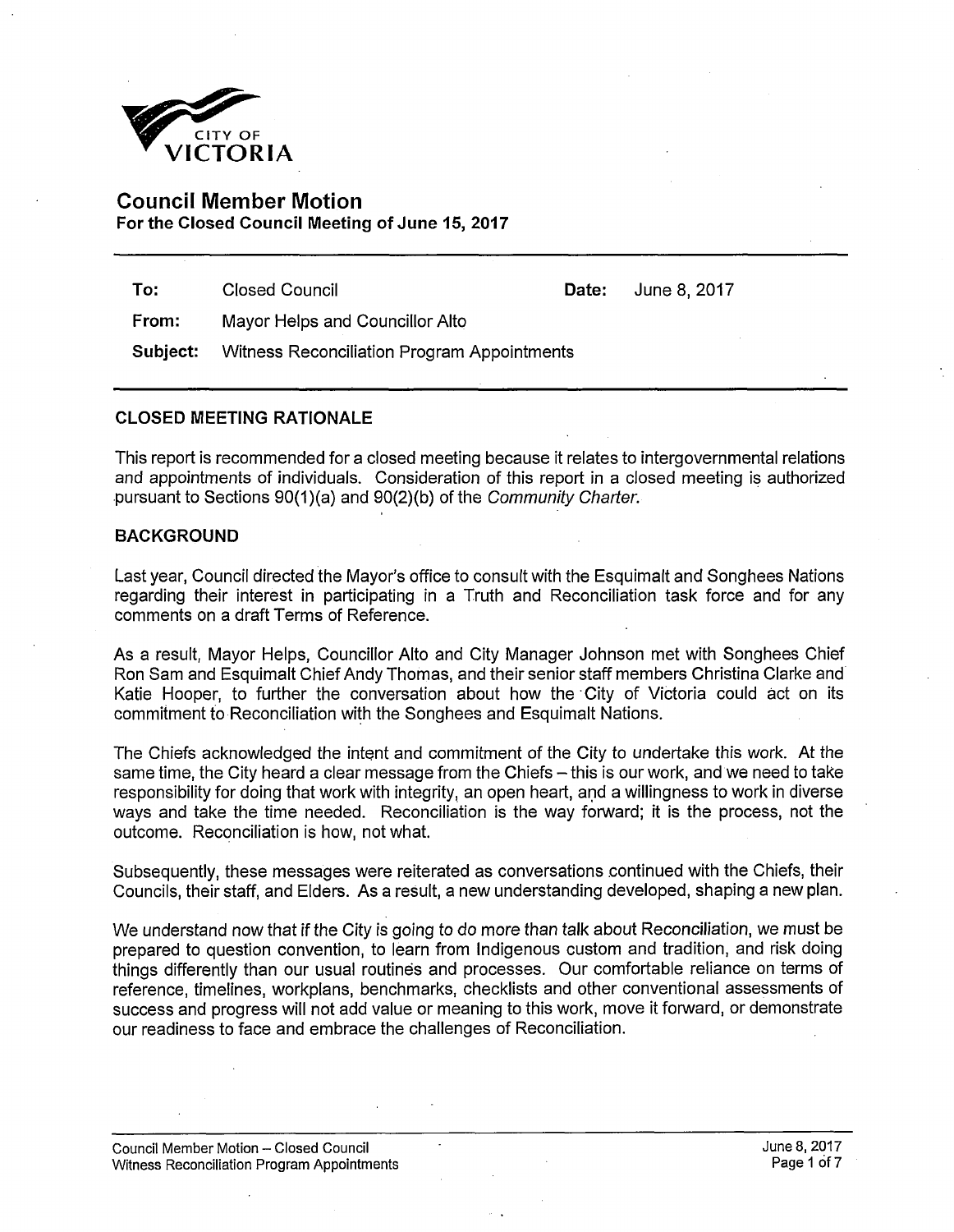As we do this work, we need to be vigilant in holding fast to the principles of Reconciliation, and be mindful of a colonial world view in which local government's frame of reference is steeped, but is not dependent.

We acknowledge that Indigenous People's worldview is shaped by relationships - to the land, to the animals, to the ancestors, to future generations and to each other – including their elected counterparts. In the spirit of Reconciliation, we will craft a process that will create and use relationships as a foundation for our work together.

In shaping and implementing that process, we acknowledge that the voyage will take unexpected turns, so we will value the time taken and experiences had through those unanticipated adventures, and revel in their unforeseen discoveries. We will make mistakes, and how we recover from them will show our resilience and dedication. At different points, there will be congruence and agreements and meetings of minds and hearts.

As a corporation, we have not done this kind of work before. As the work is new to us, so will be the way we do the work.

## **How Will this Work Unfold?**

In thinking about the messages we heard from the Nations, about how we might do our Reconciliation work in collaboration with them, how we will work to understand new ways of working while not asking them to do the work for us, we turned our usual governmental procedure on its head.

Taking a lesson from local Indigenous tradition and practice, we reconstructed our conventional corporate process to turn from our easy, predictable Task Force model to a model that is fluid, flexible, adaptable and fosters a long term relationship between the City and our Indigenous Partners. It allows for an openness to the unexpected that may extend our journey but enable us to appreciate the unplanned opportunities that will inevitably occur. Building and nurturing the long-term relationships needed to facilitate this model creates trust and demonstrates our commitment to doing our work as long as it needs to be done, as we reach for meaningful Reconciliation.

We propose a Witness Reconciliation Program that brings together traditional Indigenous Witnesses from both the Esquimalt and Songhees Nations' Councils, and a City Family, what the City would conventionally call a working group.

The Indigenous Witnesses will be the Chiefs and Councillors of the Songhees and Esquimalt Nations, who have already been chosen by their people as their leaders. The Witnesses will provide guidance and oversight for the Program, coming together occasionally in a traditional Witness Ceremony, perhaps two or three times a year, to hear, reflect, comment, advise – to witness and guide how the program moves forward. Witnesses will be compensated as per Indigenous custom.

The City Family will meet regularly to think, share, imagine, plan, then prepare a program of possible actions to present to the Witnesses through a Witness Ceremony. It is comprised of a combination of City Council members, appointees from the Nations, and both Indigenous and nonindigenous community appointees. One or two city staff members will be appointed as support for the Program. Bringing together elected officials, staff and community reflects Indigenous expectations that a family makes decisions with all its elements at the table.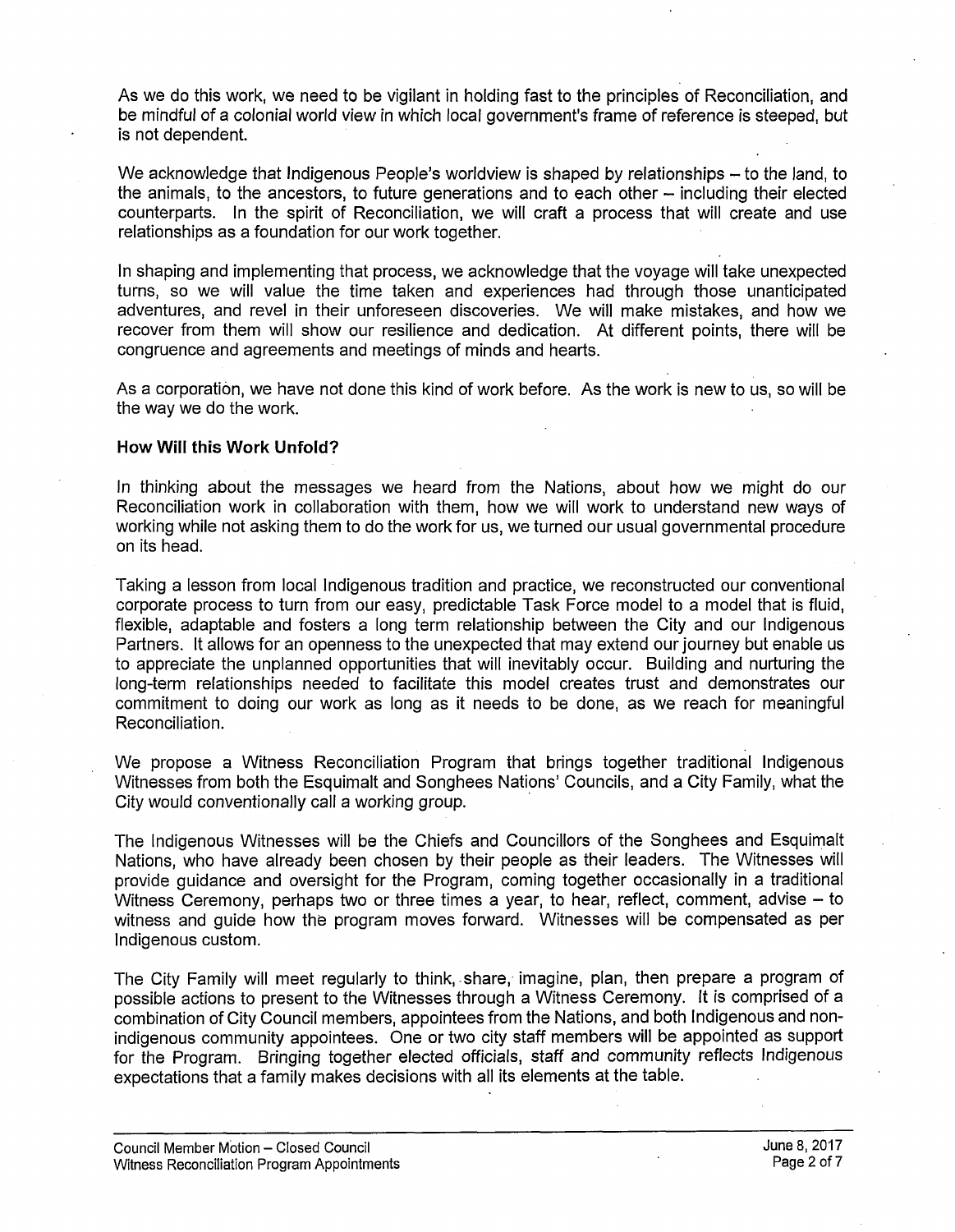In coming together, the City Family will work with an Indigenous Speaker who will recount the ideas brought forward by the City Family for the consideration of the Witnesses. The Indigenous Speaker will be compensated as per Indigenous custom. City Family members from the Songhees and Esquimalt Nation will be compensated as per the City policy compensating First Nations representatives to city projects. Additional city staff will be included on a flexible, ad hoc basis, as their expertise is needed for, and adds value to, each idea, project or action. As in any family, members' lives will change, and so Family members will change periodically, will serve intermittently, will come and go, offering their knowledge and energy as time passes, the journey meanders and their circumstances allow.

After each Witness Ceremony is complete, and the advice of the Witnesses offered and heard, the City Family will facilitate the actions needed to realize the ideas endorsed by the Witnesses. Subsequent Witness Ceremonies will provide an opportunity to reflect on the actions done, as well as look forward to future actions. A cycle of innovation, deliberation, and action will emerge, energizing our Reconciliation work while respecting and reflecting a living process.

An opportunity may be had to document the program on film, as a record of the work and for observation and use by other municipalities and/or organizations interested in a Reconciliation program. We are unaware of another example of a City Council initiating a program like this to realize Reconciliation or move forward the Truth and Reconciliation Commission's (TRC) Calls to Action.

The Calls to Action and findings from, and collective materials amassed by, the Truth and Reconciliation Commission will provide a context and framework for the Witness Reconciliation program, it participants and its work. The Witness Reconciliation Program will consider how the City might respond to the five recommendations highlighted by the TRC for attention by municipalities but will also work in the broadest manner to realize, on a local scale, the TRC's mandate to tell Canadians what happened in the Indian Residential Schools, create a permanent record of what happened in the Indian Residential Schools, and foster healing and reconciliation within Canada.

## **DIALOGUE**

This is a living program that will take many turns as it grows and unfolds. As such, it does not present itself with the typical blueprint our conventional corporate structure expects. It requires our confidence, our deft resilience, our willingness to be uncomfortable and appreciate the length and circuitous routes of the vovage. It will take time – decades of harm require more than just one year of Reconciliation.

As we journey on this way forward we will begin to recognize the depth of this work. We will need to speak now of 2017 as the first in our years of reconciliation, to show that we are committed to this work in the long term, and that we will take the time needed to make it real, and make it last.

We acknowledge and appreciate the work our Indigenous Partners have done to bring this Program to this place.

## **IN CONCLUSION**

After thoughtful conversation with Songhees and Esquimalt First Nations, learning from the Nations' traditions, acknowledging the Nations' hope for this particular journey of Reconciliation, the City will embark on a Witness Reconciliation Program.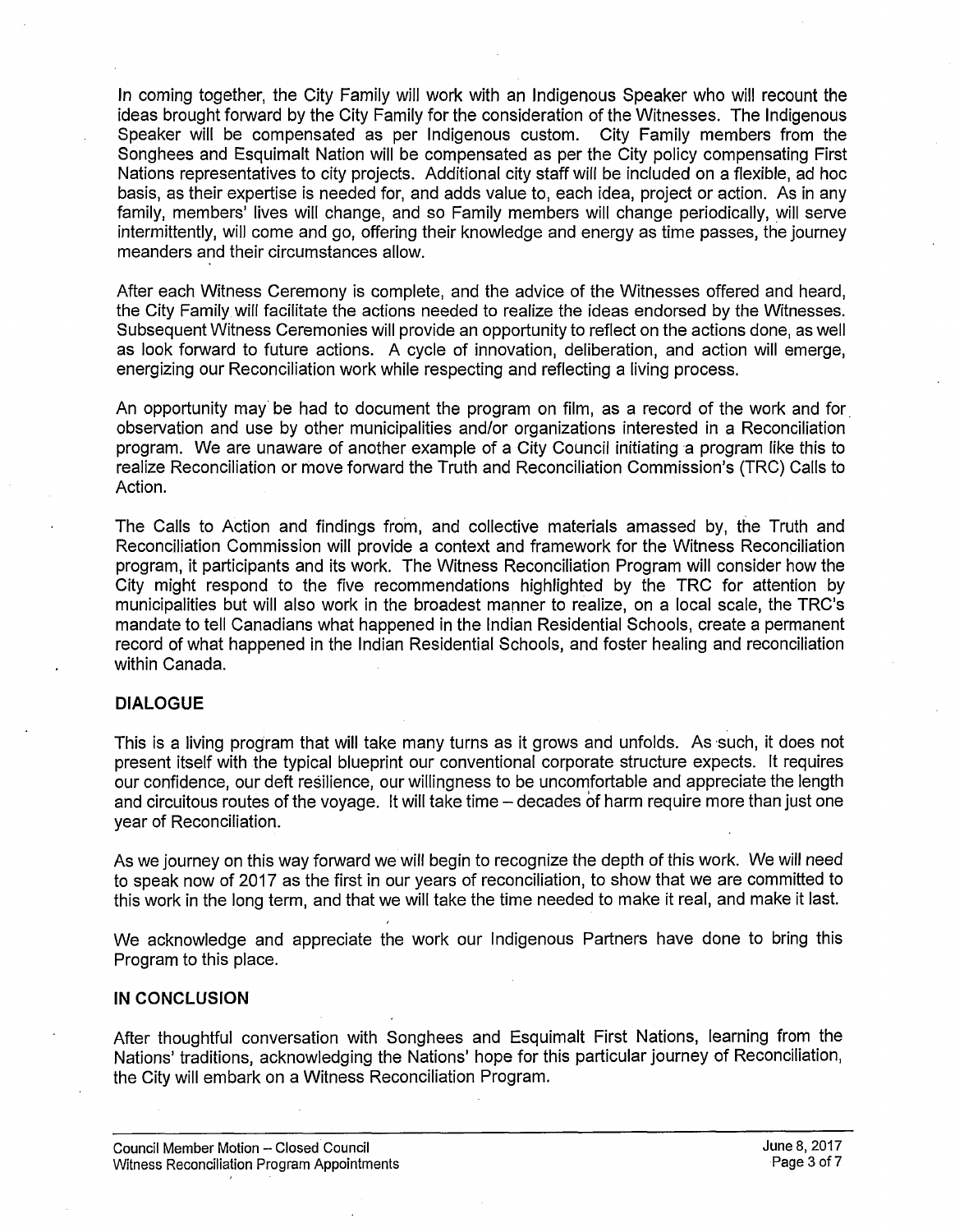Through an agile and evolving process, we will work to make the culture, history, and modern reality of local Indigenous Peoples become present and apparent throughout the City, and valued in our residents' everyday lives. We will build and nurture strong relationships with the Songhees and Esquimalt Peoples that thrive in times of harmony and endure times of strife. As a City, we are committed to this work, in alliance with our Indigenous Partners.

## **RECOMMENDATIONS**

- 1. That the City Task Force formerly called the Truth and Reconciliation Commission's (TRC's) Calls to Action Task Force be now called the Witness Reconciliation Program.
- 2. That the draft Terms of Reference previously associated with the former Truth and Reconciliation Commission's (TRC's) Calls to Action Task Force be replaced with the concepts outlined in this Report as the Witness Reconciliation Program.
- 3. That Council approves the concepts expressed herein as the Witness Reconciliation Program, and directs the Mayor in collaboration with the City Family and Witnesses, and such others as may be needed throughout the Program, to carry out the Program.
- 4. That updates on the progress of the Witness Reconciliation Program be presented to Council as part of the City's quarterly report.
- 5. That Council appoint the following individuals to the City Family at this time:
	- Mayor Lisa Helps
	- Councillor Marianne Alto
	- Councillor Charlayne Thornton-Joe
	- Brianna Dick (Songhees Nation)
	- Katie Hooper (Esquimalt Nation)
	- Carey Newman (Community)
	- Janice Simcoe (Community/Academic)
- 6. That Council rise and report on this Reconciliation Witness Program at the discretion of the Mayor.

Respectfully submitted,

**Councillor Alto** Mayor Helps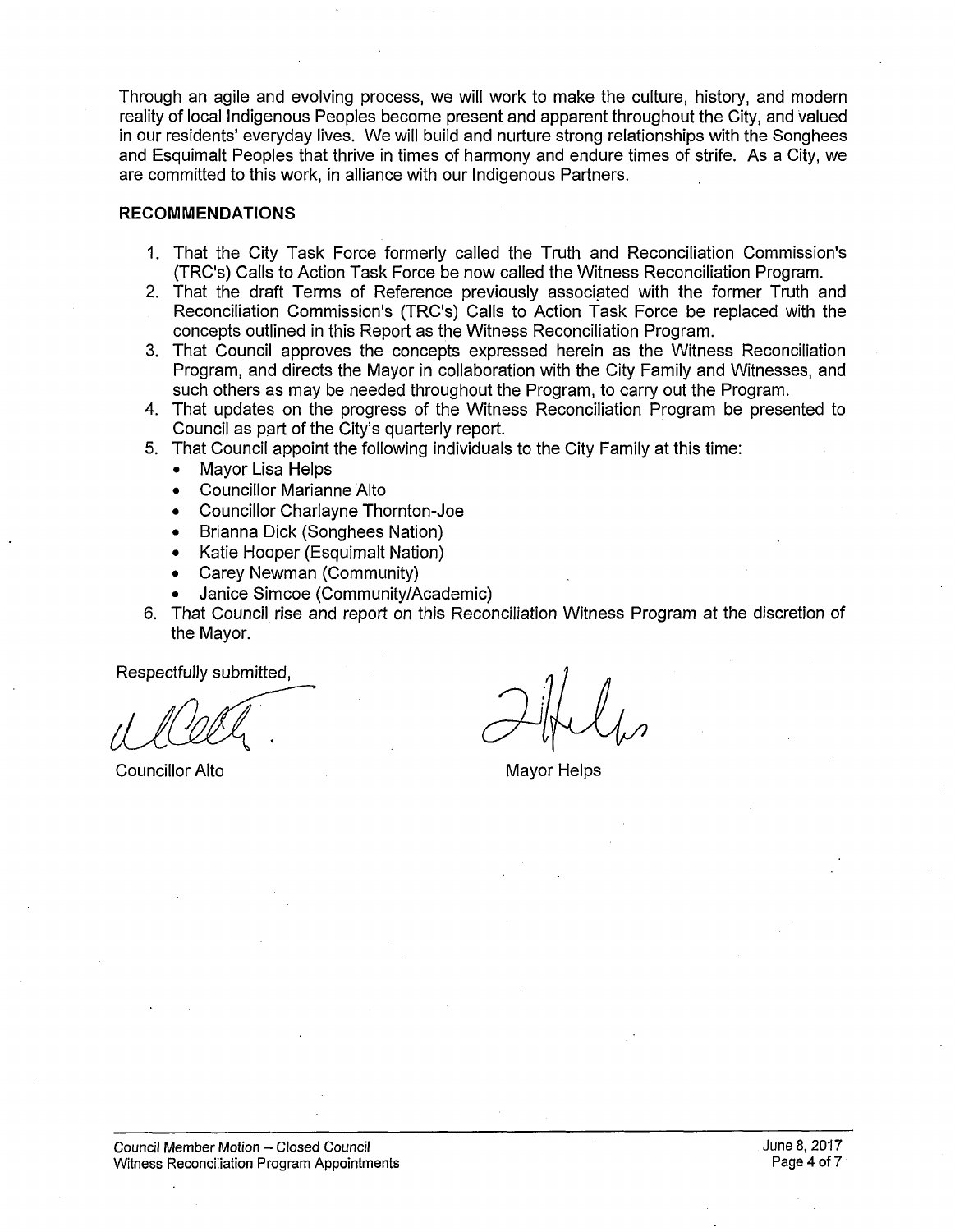## **Appendix A Biographies of the Proposed External Appointees**

#### *Brianna Dick*

Resourceful, creative and effective with social media, Brianna is compassionate and comfortable with the ability to resolve conflict. Confident and determined to promote cultural awareness and sensitivity for all ages, she is dedicated to developing and maintaining effective partnerships. Brianna is a Lekwungen Traditional Welcomer, following in the footsteps of her grandfather Skip Dick. She is a vocational consultant, a Songhees Academic Youth Leader, and achieved the Indigenous Studies Diploma from Camosun College

#### *Carey Newman*

An artist with a strong belief in the importance of tradition, Carey is active within the First Nations community and has been given the traditional name Ha-yalth-kingeme. Through his work he strives to highlight Indigenous, social and environmental issues. He is also interested in engaging with the community and incorporating socially innovative practice into his artistic process. Carey's most recent major work, the Witness Blanket, deals with the subject of reconciliation. Made of items collected from residential schools, government buildings and churches across Canada, this 40' long installation is currently on a 7-year national tour. Carey serves on the boards of the Victoria Foundation and Pacific Opera Victoria.

#### *Janice Simcoe*

Janice is an Anishinaabe kwe (Anishinaabe woman) who is a member of the Chippewas of Rama First Nation in what is now called central Ontario. She has lived on Lekwungen territory for the past 40 years. Janice is the Director of Eye? Sqa'lewen: The Centre for Indigenous Education & Community Connections at Camosun College; She has been working in Indigenous post-secondary education for the past 26 years and has been recognized locally, provincially and nationally for her innovation and leadership in this field. She is well connected and respected in local Indigenous communities, both with the Nations and the urban community. She has a BA in History from UVic and an MA in Leadership from Royal Roads, is married, and is the mother of an amazing daughter.

#### *Katie Hooper*

Katie is the Executive Director of Esquimalt Nation. She is currently engaged in a number of administrative, political, environmental, and economic projects with the intentions of enhancing opportunities and developmental growth for Esquimalt Nation and its members. She is a recent avid motorcyclist.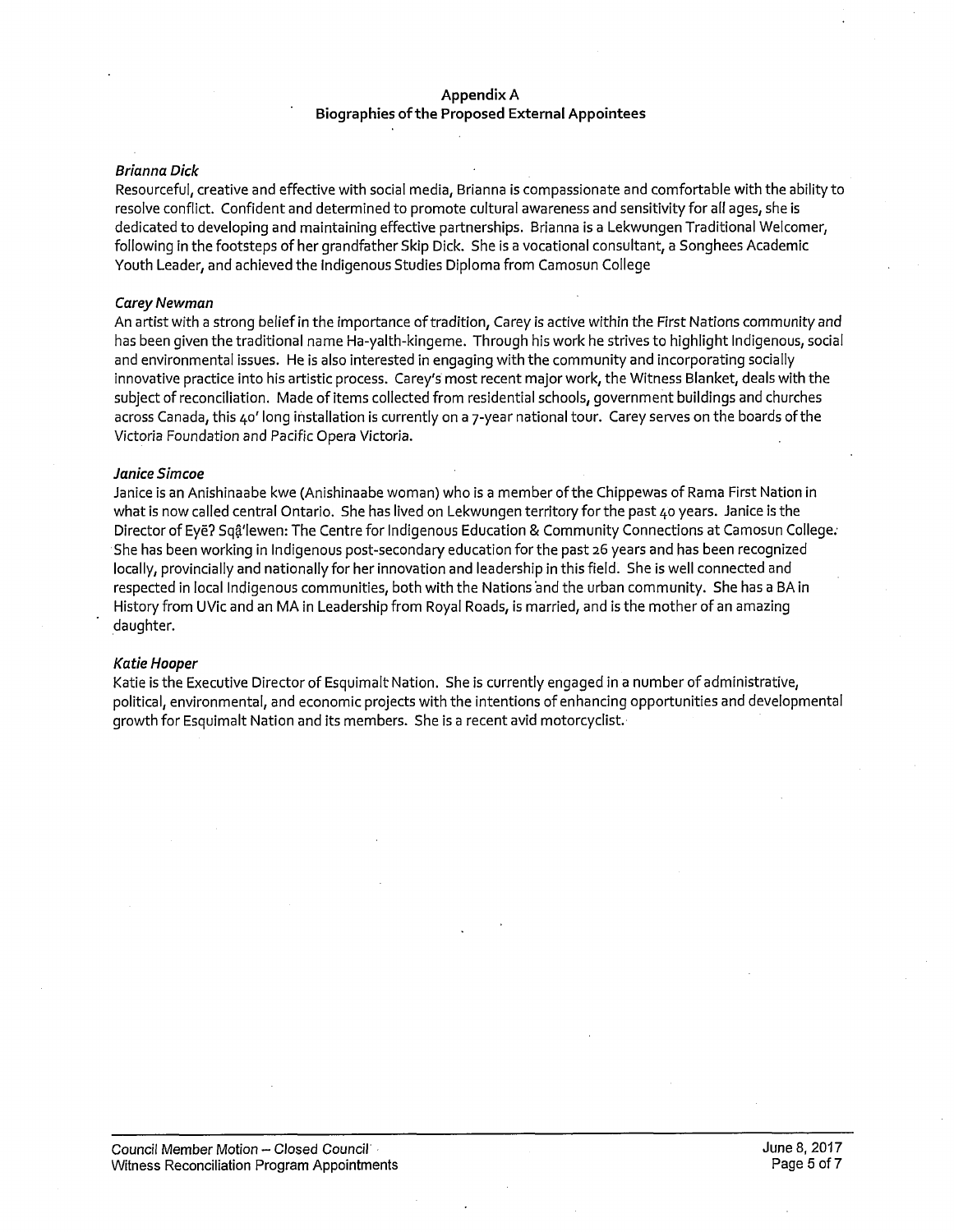#### **Appendix B**

#### **The Truth and Reconciliation Commission's Principles of Reconciliation**

The Truth and Reconciliation Commission of Canada believes that in order for Canada to flourish in the twentyfirst century, reconciliation between Aboriginal and non-Aboriginal Canada must be based on the following principles.

1 The United Nations Declaration on the Rights of Indigenous Peoples is the framework for reconciliation at all levels and across all sectors of Canadian society.

2 First Nations, Inuit, and Metis peoples, as the original peoples of this country and as self-determining peoples, have Treaty, constitutional, and human rights that must be recognized and respected.

3 Reconciliation is a process of healing of relationships that requires public truth sharing, apology, and commemoration that acknowledge and redress past harms.

4 Reconciliation requires constructive action on addressing the ongoing legacies of colonialism that have had destructive impacts on Aboriginal peoples' education, cultures and languages, health, child welfare, the administration of justice, and economic opportunities and prosperity.

5 Reconciliation must create a more equitable and inclusive society by closing the gaps in social, health, and economic outcomes that exist between Aboriginal and non-Aboriginal Canadians.

6 All Canadians, as Treaty peoples, share responsibility for establishing and maintaining mutually respectful relationships.

7 The perspectives and understandings of Aboriginal Elders and Traditional Knowledge Keepers of the ethics, concepts, and practices of reconciliation are vital to long-term reconciliation.

8 Supporting Aboriginal peoples' cultural revitalization and integrating Indigenous knowledge systems, oral histories, laws, protocols, and connections to the land into the reconciliation process are essential.

g Reconciliation requires political will, joint leadership, trust building, accountability, and transparency, as well as a substantial investment of resources.

10 Reconciliation requires sustained public education and dialogue, including youth engagement, about the history and legacy of residential schools, Treaties, and Aboriginal rights, as well as the historical and contemporary contributions of Aboriginal peoples to Canadian society.